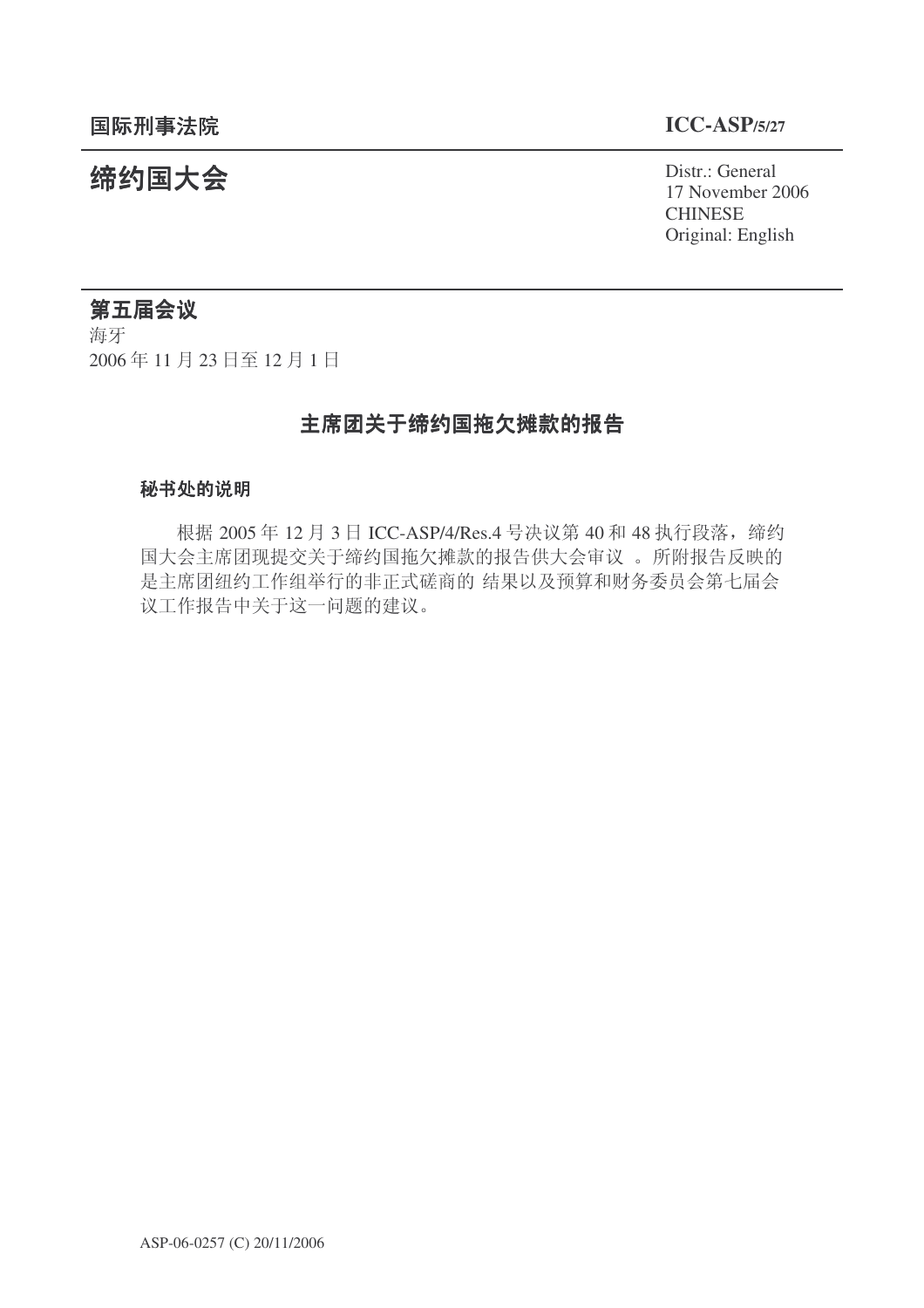# 主席团关于缔约国拖欠摊款的报告

1. 根据大会在其第三届会议上通过的 ICC-ASP/3/Res.8 号决议, 国际刑事法院 (下称"法院")罗马规约缔约国大会主席团干 2004 年 12 月决定成立两个常 设工作组,一个在海牙,另一个在纽约。主席团最初关于拖欠摊款问题的报告 (ICC-ASP/4/14) 在缔约国大会(下称"大会") 第四届会议上通过。

2. 大会在其第四届会议上通过的 ICC-ASP/4/Res.4 号决议请主席团向缔约国大 会第五届会议报告拖欠摊款的状况,如果必要包括如何促进及时、全额和无条 件缴纳摊款和法院费用的预缴款措施的建议(第40段)。决议进一步要求主席 团通过向大会提交文件的准则(关于依照《罗马规约》第 112 条第 8 款提出免 除的请求)并将其转交法院(第48段)。

3. 2006 年 4 月, 纽约工作组协调员 Allioaiga Feturi Elisaia 大使阁下(萨摩 亚) 为分配给该工作组的问题任命了一名召集人 Marko Rakovec 先生(斯洛文 尼亚)。本报告反映的是召集人主持的关于上述两个问题进行的磋商的结果。

4. 在 2006年6月和8月之间, 召集人就财务和摊款问题与法院书记官处、大 会秘书处及预算和财务委员会(下称"委员会")的专家进行了多次非正式磋 商。他还与《罗马规约》的具体缔约国进行了联系,并会见了促进设立国际刑 事法院联盟的代表。另外,他还有机会与联合国会费委员会的秘书进行交谈, 并讨论联合国在处理拖欠摊款方面的经验。

5. 召集人于 2006年7月27日和8月3日在纽约与有关缔约国举行了两次会 议。然后向所有缔约国常驻纽约联合国代表团 发去最新的报告草案,要求他们 在 2006年8月9日之前提出意见。

#### $I.$  截至 2006年8月7日的摊款缴纳状况

6. 到 2006 年 8 月初起草本报告时, 法院已完成了三个财政期间 (2002/2003 年、2004 年和 2005 年), 并进入第四个财政期间 (2006 年) 的中期。截至 2006 年 8 月 7 日, 未缴纳的摊款总额为 2.487.1 万欧元, 是批准的 2006 年预算  $8.246$  万欧元的 30%。截至 2006年 7 月 31 日, 有六个缔约国尚未缴纳前两整年 的摊款, 这意味着将有高至6% 的成员国可能被排除在表决之外。12007年初没 有资格讲行表决的缔约国可能更多, 因为到那时 2005 年和 2006 年未缴纳的摊

<sup>1</sup> 摊款和 周转基金的预缴款根据缔约国大会通过的预算和决定的周转。基金数额 计算。随 后,书记官长通知各缔约国每年应缴纳的摊款和周转基金的预缴款(国际刑事法院罗马规 约缔约国大会正式记录, 第一届会议, 2002年9月3日至10日, 纽约(联合国出版物, 销售 编号C.03.V.2和更正), ICC-ASP/1/3, 第II部分D, 《财务条例和细则》条例5.5)。根据 《法院财务条例和细则》条例5.6, 摊款和预缴款应在收到法院关于确定的该有关政府的 摊款的最初通知之日起30天内缴清(每年1月)。自下一日历年1月1日起,尚未缴纳的摊 款和预缴款余额, 应被视为已拖欠一年。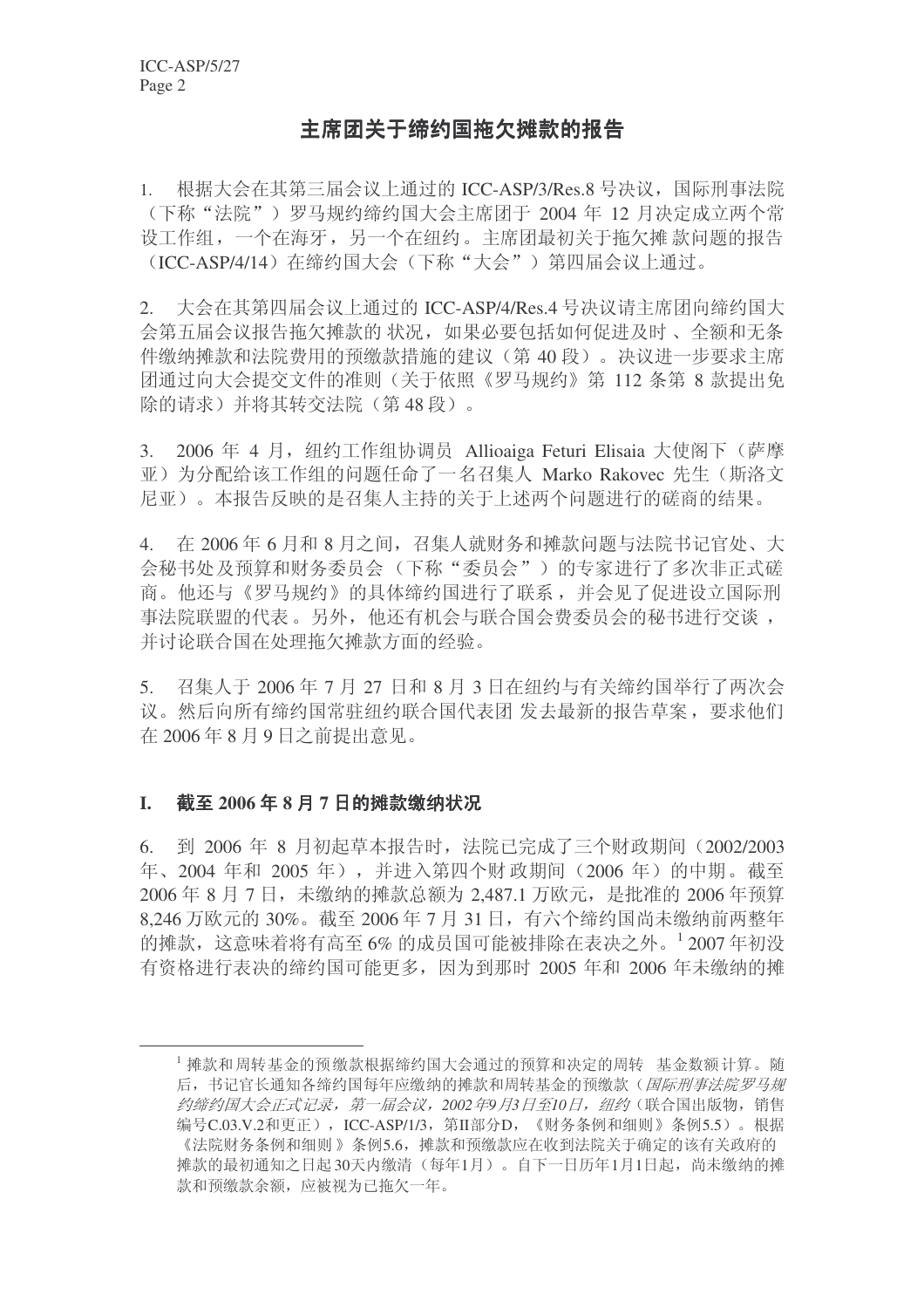款将被视为拖欠摊款。各财政年度未缴纳摊款的分配情况如下<sup>2</sup>: 2002/2003 财 政期间,未缴纳摊款为 11,066 欧元(占当年预算的 0.04%); 2004 财政期间为 147.6 万欧元 (占当年预算的 2.8%): 2005 财政期间为 452.8 万欧元 (占当年 预算的 6.7%) 以及 2006 财政期间 为 1,841.7 万欧元 (占这一年预算的 22.5%)。<sup>3</sup>上述法院的财务形势 (到 2006 年 8 月初已收到 2006 年摊款的 77.5%) 显示与前几年的财务形势相比略有改进。<sup>4</sup> 预算和财务委员会第六届会 议工作报告<sup>5</sup> 表示了更大的 关切,但如上所述在接下来的三个月中情况有了改 进。最大的改进在 2005 年底和 2006 年初——就在 2006 年 1 月在纽约召开的大 会第四届会议的复会选举法院的新法官之前。

7. 许多代表团在磋商中对法院未缴纳摊款的形势表示了严重的关切。他们强 调了这样的事实, 即根据法院书记官处的说法, 当前的未缴纳摊款迄今尚未造 成对法院工作的任何障碍(引发了现金流危机)只是因为法院前几年的支出不 足。但这一形势很可能就在下一年初有所改变。因此,代表团建议应采取新的 措施鼓励缔约国按时缴纳其摊款。

8. 一些代表团还重申, 在法院预算拨款的各科之间进行被称作 "相互借款" (联合国的一种普遍做法)的可能性是非常有限的。'因此,不缴纳或推迟缴纳 摊款在将来可能为法院造成财政困难, 必须由法院和缔约国尽早解决。最后, 其他国际组织的经验表明, 缔约国积累的拖欠摊款越多, 他们就越不能和越不 愿意全部缴清, 这将对法院产生严重的长期影响。

9. 当召集人询问不缴或迟缴摊款的原因 时, 缔约国反复地做出下列其中一种 解释。 $7$ 

(a) 不缴是属技术性质的, 主要是负责与法院联系的各国家机构之间缺乏 内部协调的结果:

(b) 不缴是财政资源有限的 结果, 有限的财政资源 使政府不能履行 向国际 组织全额缴纳拖欠摊款的义务:

(c) 未及时缴纳摊款是由于某些缔约国预算计划不周造成的 ——它们在每 年年底而不是年初预留资金。

10. 然而, 参加这些磋商的缔约国表示 了对法院的有力支持, 其中几个拖欠摊 款的缔约国承诺在可能的尽早时间缴付其拖欠的摊款。

 $3$ 只是摊款: 不包括周转基金的预缴款。

 $4$  "到 2005 年 6 月底,只收到了 69%的摊款,而 2004 年同期收到了 65%", 主席团关于 缔约国拖欠摊款的报告 (ICC-ASP/4/14), 第5段。

 $^{2}$  法院 2002-2003 年的预算为 30,893,500 欧元: 2004 年的预算为 53,071,846 欧元: 2005 年 的预算为 66,784,200 欧元以及 2006 年的预算为 82,464,400 欧元。

<sup>5</sup> ICC-ASP/5/1 号文件第 12 段。

 $^6$  国际刑事法院罗马规约缔约国大会正式记录, 第一届会议, 2002 年9月3日至10日, 纽 约(联合国出版物, 销售编号 C.03.V.2 及更正文件), 第 II 部分 D, 《财务条例和细 则》,条例4.8。

 $\frac{7}{100}$ 所提出的理由与向前协调员所述理由有所不同(ICC-ASP/4/14), 第6段。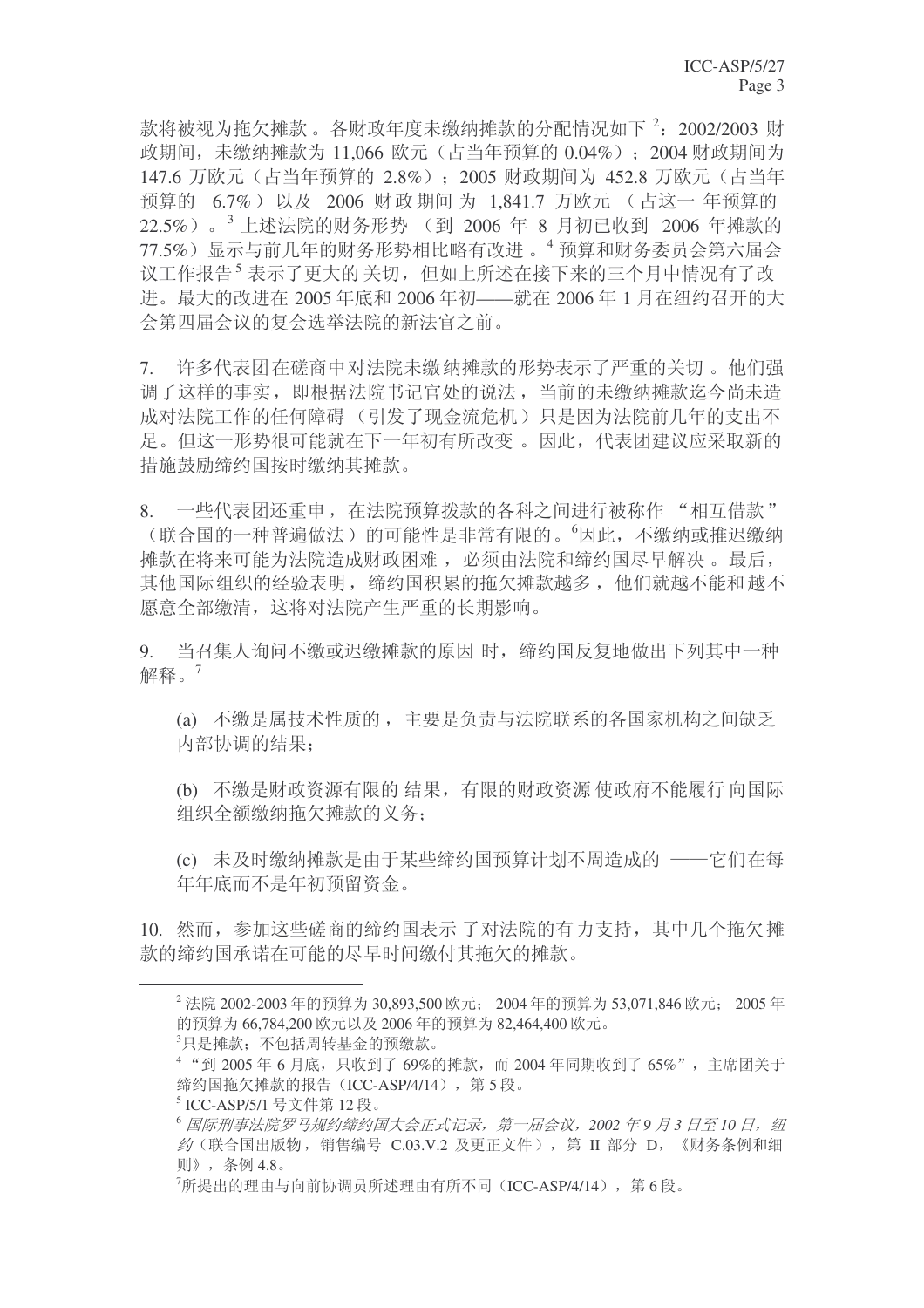ICC-ASP/5/27 Page 4

#### **II.** 建议

#### 促进及时、全额和无条件缴纳摊款

11. 在 ICC-ASP/4/Res.4 号决议第 40 段中, 大会请主席团提出关于促进及时缴 纳摊款的措施。另外, 在召集人举行的磋商过程中, 缔约国的代表强调应尽一 切努力鼓励及时、全额和无条件缴纳摊款。许多代表团认为, 法院应采取新的 措施鼓励缔约国及时缴纳其摊款。

12. 《国际刑事法院罗马规约》已对及时缴纳摊款提供了鼓励, 即拖欠摊款的 缔约国可能会丧失其表决权(第112条第8款)。另外,关于向缔约国分配盈 余的问题, ICC-ASP/3/Res.4 号决议修改的《法院财务条例和细则》条例 4.7 规 定, 财政期间结束时的预算如有现金盈余将根据与该盈余有关的财政期间适用 的分摊比额表分给缔约国,并将其交还给已缴清其该财政期间摊款的缔约国。 自然,尚未缴付其摊款的缔约国将不参加任何现金分配,其(未缴)摊款的余 额将予以抵消。然而, 由于其未缴摊款, 实际的盈余将少于计算出的预算和执 行之间的差额(原预算额减去该财政期间结束时已支出的数额)。<sup>8</sup>因此, 在出 现现金盈余的情况下, 已缴付其摊款的缔约国所收到的款额将少于他们应得的 款额。9

13. 联合国系统的组织及其他多边和区域组织, 已反复考虑采取措施鼓励缴纳 拖欠摊款。<sup>10</sup>同时, 迟缴或不缴各类摊款仍是许多国际和区域组织面临的重大 挑战。有必要强调, 对《罗马规约》的大多数缔约国来说, 给法院的摊款相对 是很低的数额。11

14. 促进设立国际刑事法院联盟起草了一份其他国际组织为及时付款所提供的 鼓励措施的研究文件。与会者还听取了会费委员会秘书 Mark Gilpin 先生对联合 国做法的介绍。

15. 工作组讨论了所提及的许多可能促进及时向法院预算缴款的鼓励措施。然 而, 与会者在关于法院可能采取哪个措施方面存在分歧。 某些人认为, 法院应 当认真考虑采取某些新的措施(例如, 在线公布拖欠摊款的状况、收取拖欠摊 款的利息、对早缴款给予折扣、提交缴款计划),而其他人则对这些措施表示 关切并怀疑它们的实际价值。他们认为, 这样的鼓励措施将会对书记官处和/或 秘书处造成额外的负担和费用, 但可能对及时缴款产生很小的效果。这些代表 团宁愿在这方面的行动限于书记官长和/或秘书处与拖欠摊款的缔约国双边提出 这一问题, 以确保缴纳拖欠摊款。

 $^8$ 同上, 条例 4.6。

<sup>9</sup>例如, 在 2004 财政期间, 未支付余额达到 9.876.000 欧元。某一缔约国在此财政期间已 全额缴纳了其摊款,并且根据其摊款比额,达到2.5%,应收到246.900 欧元。然而,由于 其他缔约国的未缴付摊款为 4,450,000 欧元, 那个缔约国将只能收到 135,650 欧元。 10例如, 见联合国系统各组织及其他多边区域组织实施的一些缴款计划的鼓励措施和惩罚 措施的资料(联合国文件 A/56/11/Add.1), 或会费委员会关于鼓励缴纳拖欠摊款措施的 近期报告文件(联合国文件 A/59/11)。

<sup>11</sup>一些缔约国的拖欠摊款不足 10,000 欧元, 这不应对那些要汇款的缔约国造成很大负担。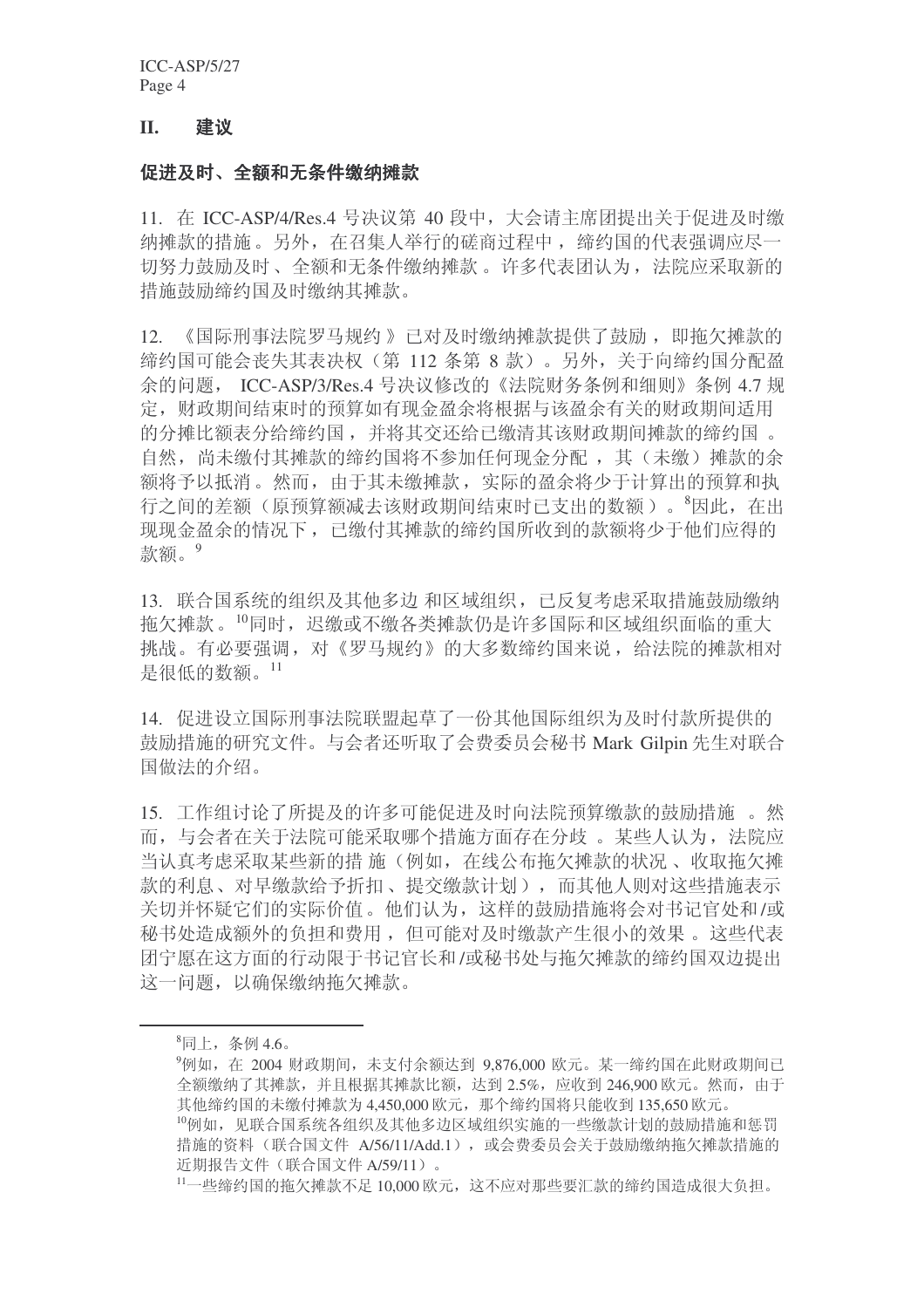16. 工作组特别详细地讨论了关于拖欠摊款的信息是否也应该向公众公开。例 如通过在法院的网站上公布拖欠摊款的缔约国名单。 一些代表团反对做这种公 布。他们对这种做法的实际价值 表示怀疑, 因为这可能无意中使本来就敏感的 拖欠摊款的问题政治化。其他人支持这一想法, 觉得这种关于法院财务状况的 信息没有理由不应该向公众公开。他们认为公布这样的信息是重要的,因为这 实际上是支持保证按时缴款的努力。在线公布这种信息的想法与在有关法院的 一切事务上提高透明度的总的努力是一致的。他们还指出, 定期发布关于法院 财务状况的信息, 包括从缔约国收到的缴款情况是许多国际组织的惯常做法, 更不用说联合国。最后, 他们忆及, 这种信息在大会每年的届会上还是要以官 方文件的形式予以公布的。一个代表团建议, 如果在法院网站上公布拖欠 摊款 的信息是更加非正式的性质, 例如作为一种情况介绍, 而且只限于说明应缴数 额和实际收到的数额,而不是尚未缴纳的数额,这种做法在政治上就更容易被 接受。

17. 因此, 在这一阶段, 召集人只将辩论集中在某些鼓励措施方面, 即那些对 所有代表团大体上都能接受的措施。然而,根据拖欠摊款总额的变化及法院的 财务状况, 缔约国不妨在提议将来应采取的新措施之前反复思考一番。

18. 工作组认为可以考虑在大会第五届会议的综合决议中通过下列建议:

#### ᓎ䆂 *1*

• 如适用,法院书记官处(下称"书记官处")每季度应向缔约国提供 自《罗马规约》对每个缔约国生效 以来关于从缔约国收到的摊款的最 新情况, 以便提高法院管理的透明度, 并使缔约国了解关于法院财务 状况的最新信息。这一通知应该发往各国首都, 以及在海牙和纽约的 有关使馆和常驻代表团。为了确保相关的人收到必要的信息并就此采 取行动,也许有必要与任何一个缔约国的几位代表讲行接触。

# 建议2

• 主席团以及各缔约国在与其他缔约国的双边接触中应当酌情继续商讨 法院的财务状况问题, 并且强调及时缴纳摊款对法院有效运作的重要 性。重要的是要使拖欠摊款的缔约国的代表了解事实真相, 及不缴或 迟缴摊款可能对法院造成的影响,并鼓励他们向其自己政府的有关当 局做工作。

# *建议 3*

• 为了有助于法院和缔约国之间在摊款问题上讲行更好的沟通, 缔约国 应当每年及在法院提出要求时, 向秘书处提供实际负责向法院缴款的 个人的资料(姓名和详细的联系方式)。提供这一资料的同时可自愿 地说明该缔约国预计何时将其摊款汇至法院。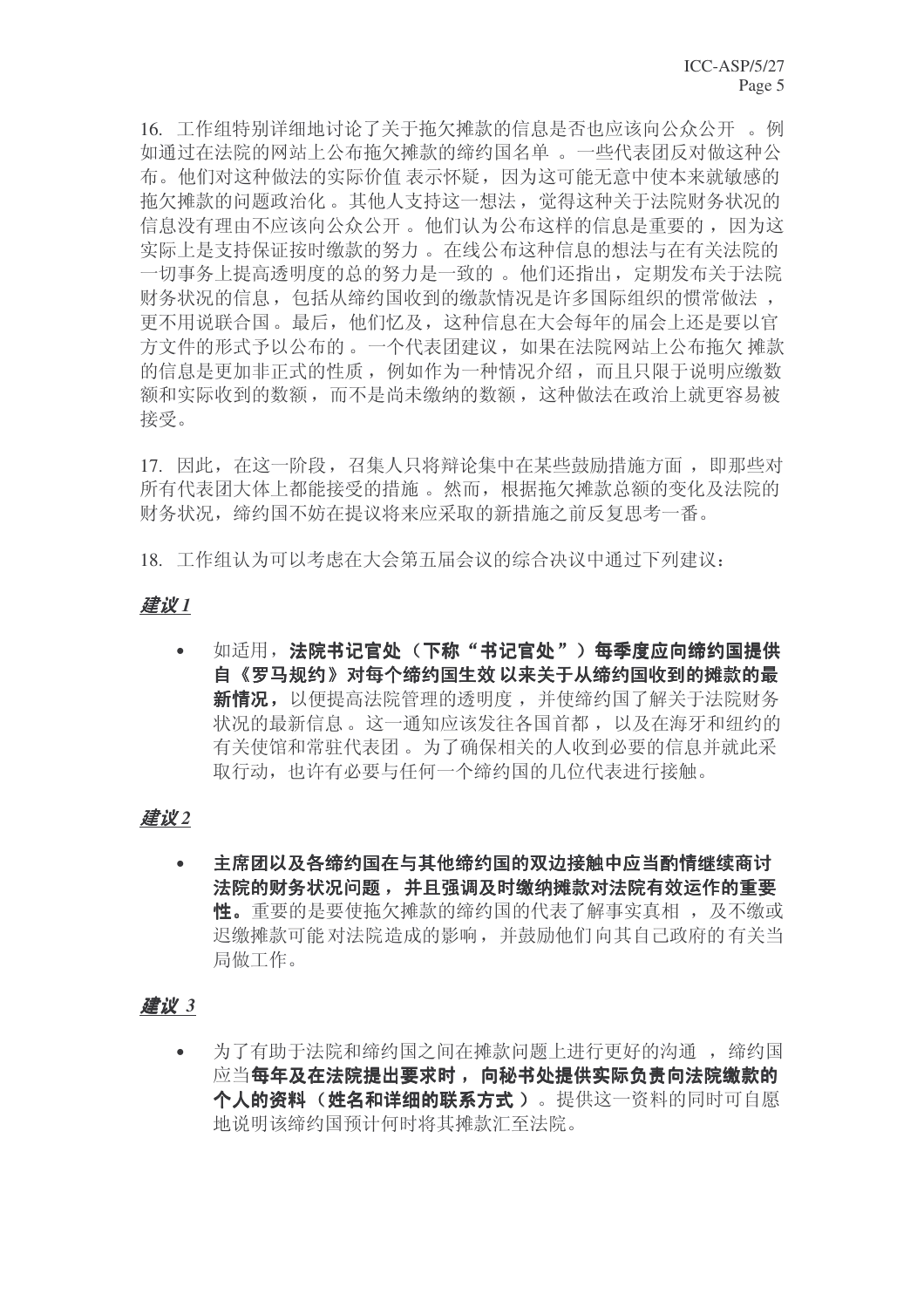# ᓎ䆂 *4*

• 法院应当继续尽早向缔约国提供关于其财政维持能力及为下一个财政 期间的预算进行规划的信息。在不影响预算和财务委员会相关建议以 及缔约国大会决定的情况下, 及时地提供这种信息应当使缔约国能够 预先采取必要的措施使他们能够按时缴纳摊款。

### *建议5*

缔约国大会主席团应在法院整个财政年度定期审议已收到的缴款状 况,并酌情考虑促讲缔约国缴款的新措施。

#### 要求免除丧失表决权

19. 《罗马规约》第 112 条第 8 款规定, 任何缔约国如果拖欠摊款, 其拖欠数 额相当于或超过其以往整两年的应缴摊款时, 将丧失在大会和主席团的表决 权。 $^{12}$ 根据由 ICC-ASP/4/Res.10 号决议修改的法院《财务条例和细则》条例 5.5 和 5.6. "缴款"包括摊款和周转基金或应急基金的预缴款。

20. ICC-ASP/4/14 号文件第 19 段指出, 丧失表决权依照规定生效。<sup>13</sup>当预算和 财务委员会建议应定期向缔约国通报哪些 缔约国没有资格参加表决和哪些缔约 国在缴纳拖欠摊款后恢复了表决权的时候, 看来委员会同意 《罗马规约》第 112 条第 8 款应以同样的方式适用。

21. 关于要求免除的问题, 《罗马规约》第 112 条第 8 款和 ICC-ASP/4/Res.4 号 决议第42 执行段落敦促所有要求免除的拖欠摊款的缔约国尽可能提供最全面的 支持性资料, 包括关于经济总产值、政府收支、外汇资源、债务、履行国内和 国际财政义务方面的困难的资料, 以及任何其他可支持其 未缴款是由于这些缔 约国不可控制的情况所致的说法的资料。14

22. ICC-ASP/4/Res.4 号决议第 43 执行段落讲一步谈到, 上述资料至少在预算 和财务委员会议前一个月提交给大会秘书处,然后预算和财务委员会在大会 就免除丧失表决权的 任何要求做出决定之前向缔约国大会提出建议 (第 44 段)。这一程序从缔约国大会第五届会议起适用(第45段)。

23. 预算和财务委员会在其第六届会议工作报告 (ICC-ASP/5/1) 第 16 段中制 定了审议免除要求的程序。委员会同意由主席责成三位委员会成员在第七届会 议前提前一至两天举行会议,审议按照大会的决定适用豁免的问题。这三位委 员会成员将举行非正式会议,并向整个委员会提出他们的结论。然后,委员会

 $^{12}$ 《罗马规约》第112 条第 8 款规定, "任何缔约国如果拖欠对本法院费用的摊款, 其拖 欠数额相当于或超过其以往整两年的应缴摊款时,将丧失在大会和主席团的表决权。如果 大会认为, 拖欠是该缔约国所无法控制的情况所致, 大会仍可以允许该缔约国参加大会和 主席团的表决。"

<sup>&</sup>lt;sup>13</sup> Tomuschat "Art. 19 N 15-25", B. Simma (ed.), 联合国宪章 (2002 年第二版)。

 $^{14}$ 这些与联合国大会在其 1999 年 12 月 23 日的 54/237 C 号决议中通过的准则是相同的。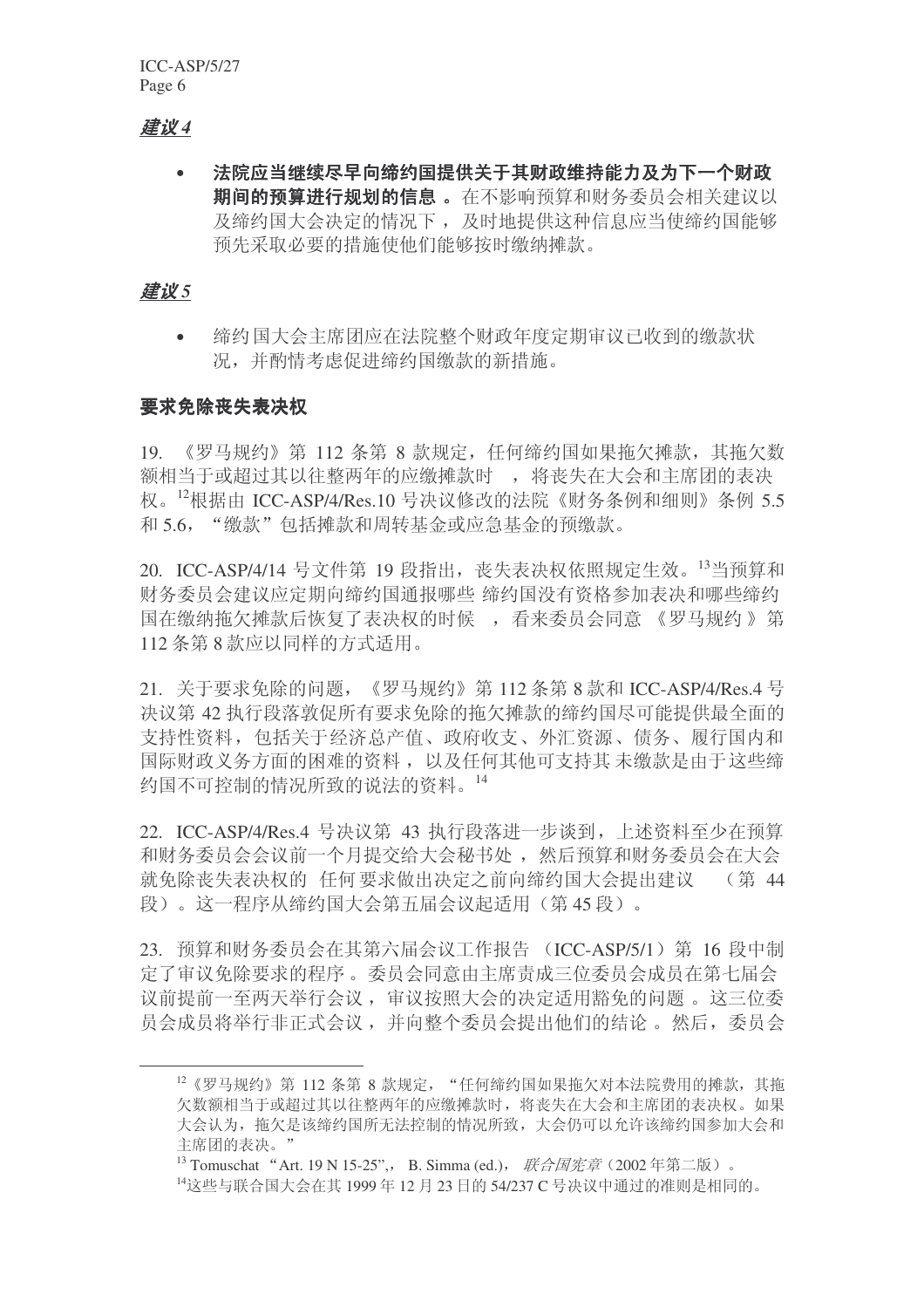将通过对大会的建议。这项安排将于 2006 年开始实施, 然后接受委员会审查。 委员会在报告第17 段中讲一步谈到,上述负责研究免除申请问题的三名委员会 成员也应当在委员会第七届会议前预先审议这一问题。15

 $24.$  在其 ICC-ASP/4/Res.4 号决议第 48 执行段落中, 大会要求主席团通过向大 会提交文件的准则。<sup>16</sup>因此,工作组讨论了在可能免除丧失表决权方面还可以 制定什么新的准则。

25. 这一问题在 2005 年已经讨论过(见 ICC-ASP/4/14 号文件中的报告)。大 会注意到, 缔约国向法院缴纳的摊款比联合国成员国向联合国缴纳的要少 很 多。因此,要求为免除丧失在罗马规约缔约国大会上的表决权提供同样的支持 性材料, 也许不现实或讨干苛刻。

26. 有人指出, 对丧失表决权可以做出不同的解释。一方面, 它确实可以鼓励 有关缔约国按时缴纳其摊款,而另一方面将缔约国排除在大会表决,包括选举 之外,可以误解为预示该国对法院的工作缺乏政治承诺,而实际上不支付的原 因更多的是财务性质的。

27. 然而,某些代表团极力告诫,不能够通过轻易地同意不履行每一个缔约国 在加入《规约》时知晓所承担的约定义务而削弱 《罗马规约》规定的唯一防止 不缴款的措施。

28. 会上进一步强调, 缔约国应当提供全面的理由支持他们关于未能缴纳必要 的费用是他们无法控制的情况所致的说法。

29. 由于提出支持免除申请的必要证据可能有困难, 秘书处应当提早事先(例 如 1 月中旬和 6 月中旬) 通知面临在大会丧失表决权的缔约国, 以便他们有足 够的时间做准备。应当要求缔约国在预算和财务委员会会议一个月前提交免除 请求。委员会每年举行两次会议, 一次在 4 月, 一次在 10 月, 因此, 缔约国最 迟也需要在每年的 3 月或 9 月开始之前提交免除请求, 以便进行适当的审议, 并保证大会及时做出决定。

30. 然而, 仍然没能解决如何处理自 1 月 1 日起成为拖欠摊款的并在那一个月 将要丧失表决权的国家的问题, 因为看来这些国家可能没有办法要求委员会 (仅在 4 月和 10 月举行会议)给予免除。如果在 1 月至 4 月期间的复会上出现 要进行选举或任何表决的情况(如 2006年1月进行的第二次法官选举), 那么 这个问题将特别重要。显然, 在这种情况下, 缔约国就必须在前一年委员会 10

<sup>&</sup>lt;sup>15</sup>在其第六届会议工作报告 (ICC-ASP/5/1) 的第 15 段中, 委员会强调, 它不可能在委员 会干每年 10 月举行的五天会议上充分完成大会委托的任务。委员会担心,审议预算、办 公用房、财务账目和一系列其他预算与行政问题已占据委员会太多精力, 使委员会无法按 照其职责范围向大会提供高质量的建议。不过,委员会还是希望尽可能避免延长 10 月份 的会议。

 $^{16}$ 也见预算和财务委员会第六届会议工作报告第17段 (ICC-ASP/5/1)。